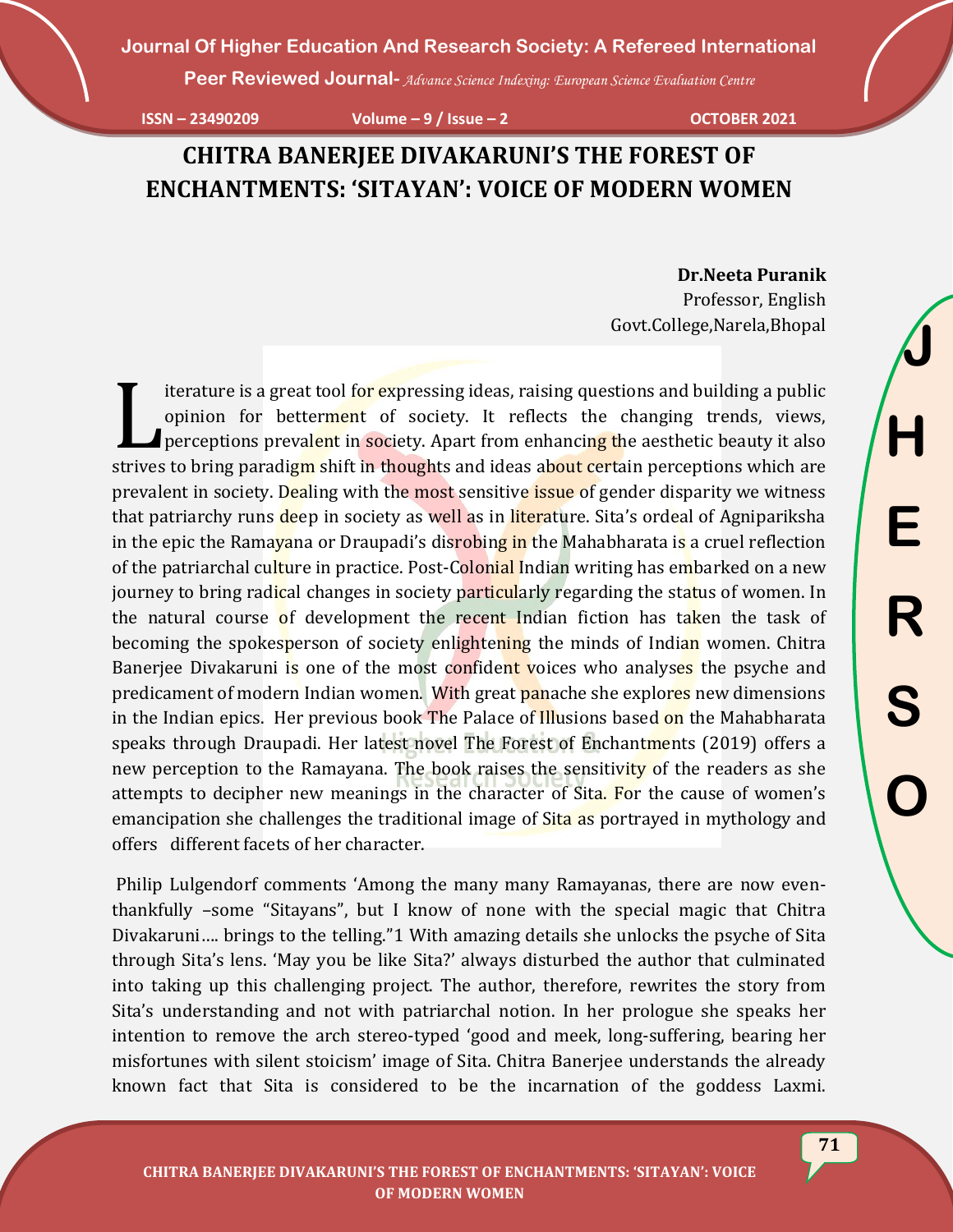**Peer Reviewed Journal-** *Advance Science Indexing: European Science Evaluation Centre*

#### **ISSN – 23490209 Volume – 9 / Issue – 2 OCTOBER 2021**

**J**

**H**

**E**

**R**

**S**

**O**

Nevertheless after taking birth as a human being she seems to possess the frailties and failings as well. Her longing to have that golden deer in the forest, or Ram's obsession to be an ideal king at the cost of loosing his wife is a manifestation of human emotions. As per author Sita is mistaken to be a docile, submissive woman, she is, however, strongheaded. She dauntlessly refuses to perform Agnipariksha understanding that onus of responsibility falls on her to represent Indian women. She chooses to sacrifice her happiness and addresses at the Royal court "If I do what you demand, society will use my action forever after to judge other women. Even when they aren't guilty, the burden of proving their innocence will fall on them. And society will say, why not? Even Queen Sita went through it." (Divakaruni: 356-357) She proved her mettle earlier also when she brought her sons Luv and Kush as a single mother. She also exemplified her determination and patience during her captivity in Lanka bearing the hardships inflicted by the cruel Ravana for a long period.

In the process of digging out new interpretations and many hidden layers in Sita's character the author's depiction of Ram doesn't lead us to 'hating Ram'. He too relinguishes his private life for the sake of public role of a king. We know that he is a good human being. Sita understands his carving for perfection, for setting up high standards in society, a 'Ramrajya' in true sense. In the **process** he falters at times but she cannot displease him. At the outset she, however, raises a very pertinent question that the Ramayana was written by a male writer-Valmiki on the behest of divine vision of a male god and not a goddess. Valmiki could have never understood her emotions of fire and rages, tears and tortures, humiliations and helplessness when she was alone under the Ashoka tree waiting desperately to be freed from captivity. In the book Sita asks Valmiki

gher Education "For you haven't understood a woman's life, the heartbreak at the core of her joys, her unexpected alliances and desires, her negotiations where, in the hope of keeping one treasure safe, she must give up another." (Divakaruni: 2¬)

Sita had the fire within and she articulated it many a times. For instance when Shiva's bow was strung Sita was to be officially Ram's wife. Ram's promise, however, to his brothers that they would get married at the same time and into a same family, put their marriage on hold. Hurt by this gesture she confidently questions Ram "You should have informed us of this vow before you strung Shiva's bow? Surely you knew that once her bride –price is paid, a woman can't marry anyone else." (Divakaruni: 2¬)

We find parallels between The Palace of Illusions and The Forest of Enchantments as both the books retell the two great epics through the eyes of the female protagonists. It is a great feast to understand the Ramayana through Sitayan-through Sita's psyche. In the process of depiction of trial and tribulations of Sita's life, the author justifies some women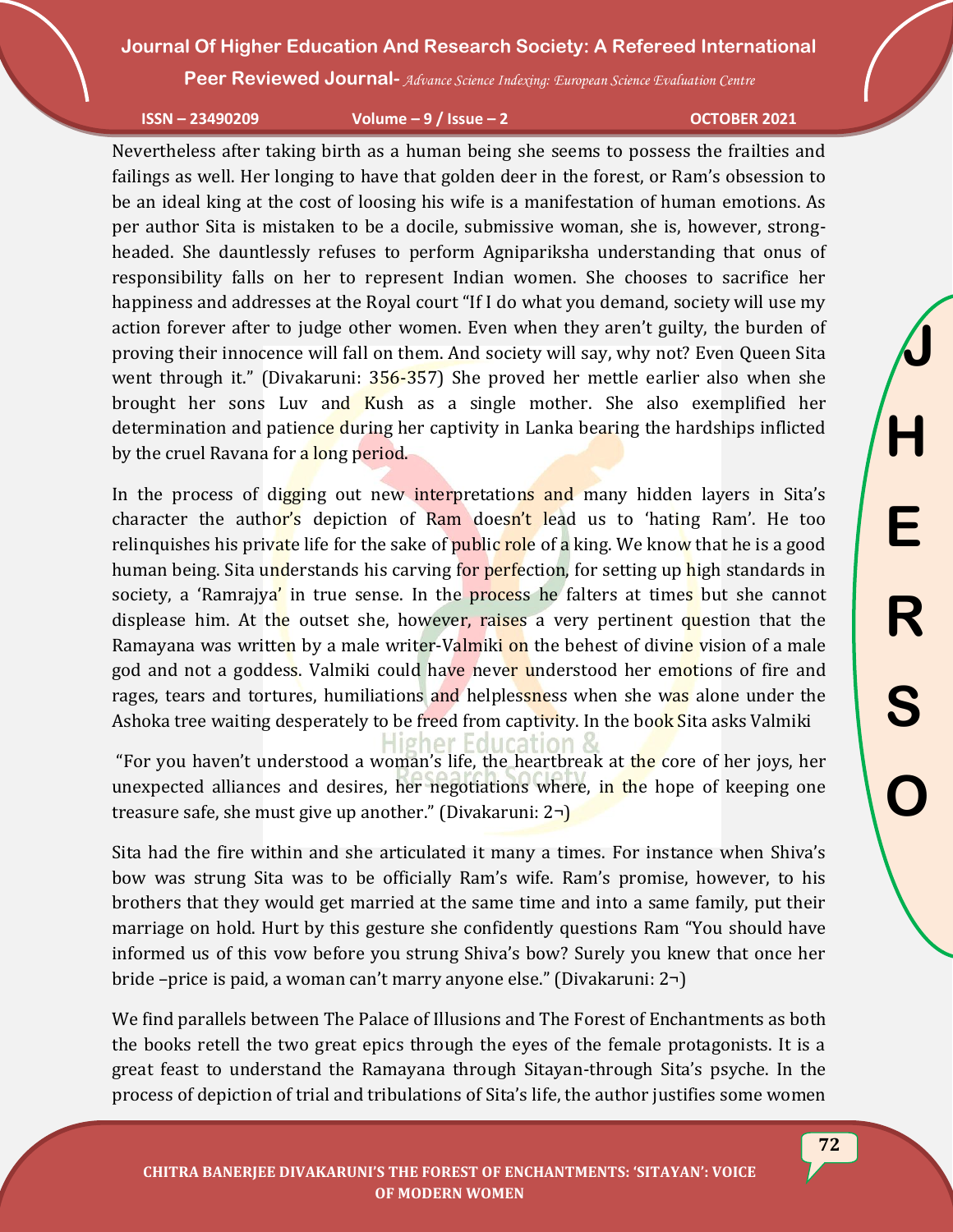**Peer Reviewed Journal-** *Advance Science Indexing: European Science Evaluation Centre*

**ISSN – 23490209 Volume – 9 / Issue – 2 OCTOBER 2021**

characters i.e.Urmila, Laxman's wife, Ahilya, sage Gautam's unfortunate wife, Kaikeyi, the queen of Ayodha, Ravan's sister Surpanakha and Mandodari, the queen of Lanka. It is, therefore, amazingly interesting as the author traces the inner processes of some underplayed rather unaddressed female characters who contributed significantly in the saga of tragic love story of Ram and Sita. The author offers a new shape to these characters, their trauma and tortures through Sita's eyes. We hardly know anything of Sita's sister Urmila, 'the most unsung heroine of this tale. Urmila sailed through hard times devoid of her husband's company for fourteen years. We also get to know Sita's pangs of guilt for not able to persuade Laxmana to take his wife also in the forest. Torn between duty for Ram and love for her sister she departs the palace with heavy heart. It, however, always disturbed her mind that 'I could not reach her, my sister whom I'd failed in her hour of need." (Divakaruni: 125¬) It is really pathetic to experience her sacrifice left with her predicament 'to wait and to worry.'

The 'silence of Ahilya' also pricked Sita's heart with dissatisfaction when she met her during their exile period. She could sense that Ahilya was made to suffer for no fault of her own. The story goes that enamored of the beauty of Ahilya, the king of gods, Indra transformed himself magically into her husband sage Gautam and betrayed her. She begged for her innocence, for her pure intentions but her husband turned her into a stone in fury until Ram transformed her back into a human being. The author offers her frame of mind to other women Surpanakha and Kaikey as well. Sita questions whether it was justified to insult Surpanakha in this undignified manner for loving Ram. She backed up Surpanakha's heroism to display her love for Ram. The renowned Indian English author Shashi Deshpande in her book The Stone Age also supports Surpanakh's hidden desire to love and to be loved. Kaikeyi's love for her son Bharat was suffocating to the extent that it brought havoc to the entire family as well as to her. She grabbed and gambled the kingdom for the sake of her doting son not realizing "even if we love them with our entire being, even if we're willing to commit the most heinous sin for their well-being. We must understand and respect the values that drive them. We must want what they want, not what we want for them." (Divakaruni: 126) That is the crux of her discovery. Interestingly we also come to know in this book about Kaushalya's struggles and her inner conflicts, her pangs of sorrow for being neglected by her husband king Dashratha. The author gives space to Mandodari also. During her captivity Sita experiences Mandodri's intellect and wisdom. She however, could not bridle her husband Ravana's desires. The relationship between Sita and Mandodari is simply lovable.

Since the book is Sitayan we come across many other facets of her personality. In the kingdom of Vaideha everyone revered her and was wonderstruck by her astonishing skill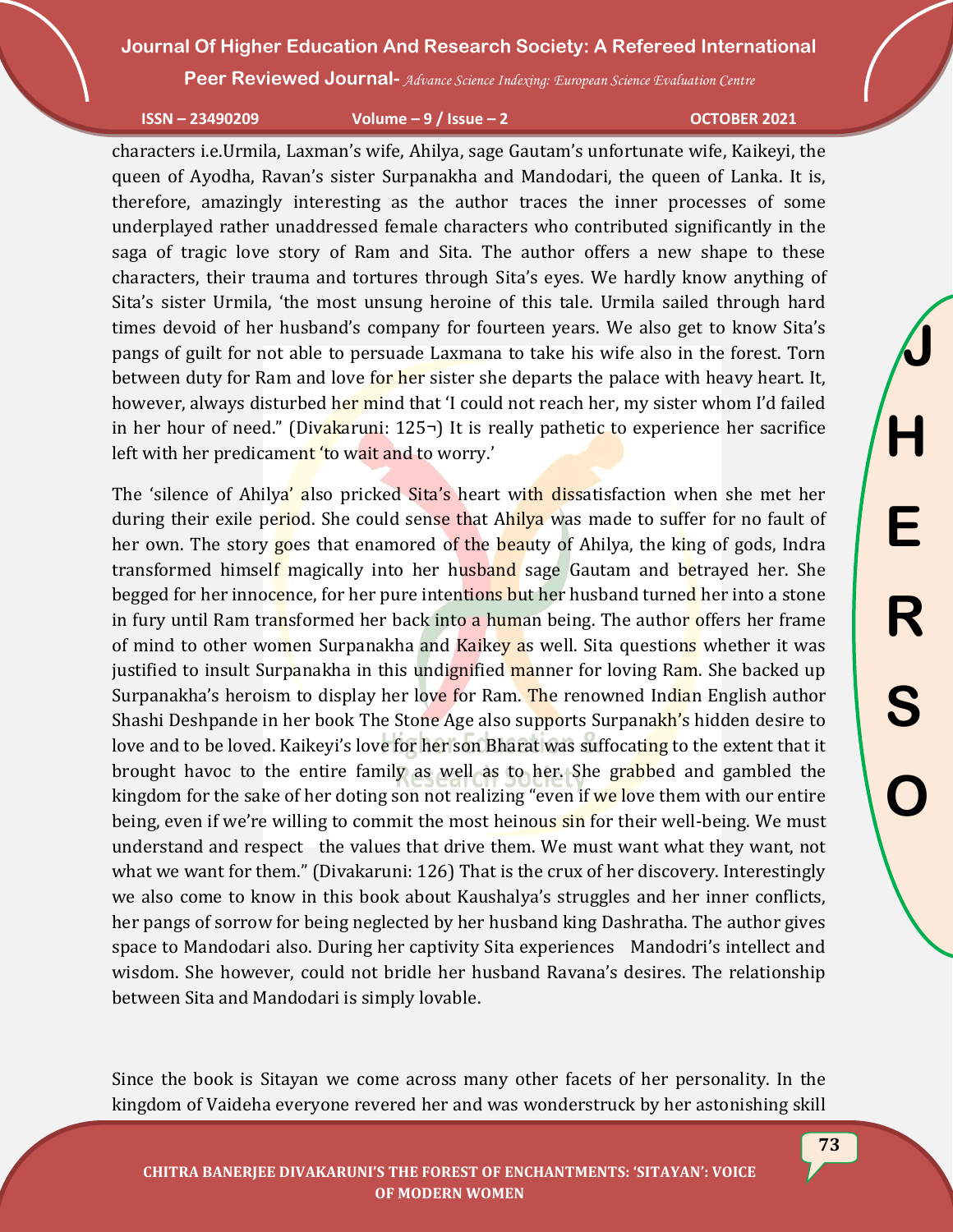**Peer Reviewed Journal-** *Advance Science Indexing: European Science Evaluation Centre*

**ISSN – 23490209 Volume – 9 / Issue – 2 OCTOBER 2021**

**J**

**H**

**E**

**R**

**S**

**O**

in martial arts and her commendable knowledge of plants and herbs. Her obsession with nature, bonding with her mother and sister and many other details are thematically developed in the book, these narratives nevertheless are not out of place since she was the 'daughter of the earth'. The author beautifully captures the growth of Sita as a wife, as a daughter-in-law and later adapting a humble lifestyle in the forest. Her love for Ram is supreme. So long as she is going to be with her Ram she can live anywhere, giving up luxuries of life. The author also refers to her ability to have premonitions, her chasing dreams about forest, roaring winds whispering 'sacrifice, sacrifice' and amphibious monsters waiting under water in the ocean that was going to be her destiny. It is really pathetic to note her life in abduction. She battled, nevertheless, her predicament with great endurance and patience. Her deep love for Ram and perhaps her mother's advice helped her "we come into the world alone, and we leave it alone. And in between too, if it is destined, we'll be alone. Draw on your inner strength. Remember, you can be your own worst enemy-or your best friend. It's up to you. And also this: what you can't change, you must endure." (Divakaruni: 54)

The book beautifully illustrates Sita's varied emotions, her rising hopes and disappointments, her anxieties and apprehensions mounting manifold with Ravan's frequent visits. Nevertheless she shows her brave face when there seems to be no ray of hope. She musters courage and consoles herself "let them do their worst. Death only comes once. It might as well be now." (Divakaruni: 214) At the same time the destruction and carnage, hatred and suffering at the **battlefield** fills her with pangs of guilt that 'all scarified for me who did not deserve it' The whole Lanka became 'a charnel house'. Vibhishan's wife Sarama was her only friend in Lanka. Sadly she lost it .The trauma of Sarama is palpable as she knows that who so ever wins the battle her husband would be considered as a traitor. Sarama could never forgive her husband for the betrayal as only Vibhishan knew the secret of his son's death. Another thing that pricks her conscience that if her husband and brother-in law 'had been more kinder and more forgiving of Surpanakha's overtures' or if she had protested and forbidden them from mutilating her, all the tragedies could have been avoided.

The major theme of this book is love. Sita seems to examine the meaning of love throughout the book. She understands the actions of those around her that changed the course of her life. In her father's home Sita felt that 'love flowed like a calm river, nourishing but predictable.' She was a free bird basking in the lap of nature. As soon as she wore different roles of wife, daughter-in law in her armour she experienced different shades of love not realizing that she 'was about to be sucked into the whirlpool of palace politics.' Her mother Sunaina got wind of the complicated relationships that she was going to witness and advised her to handle it diligently. Nevertheless her greatest solace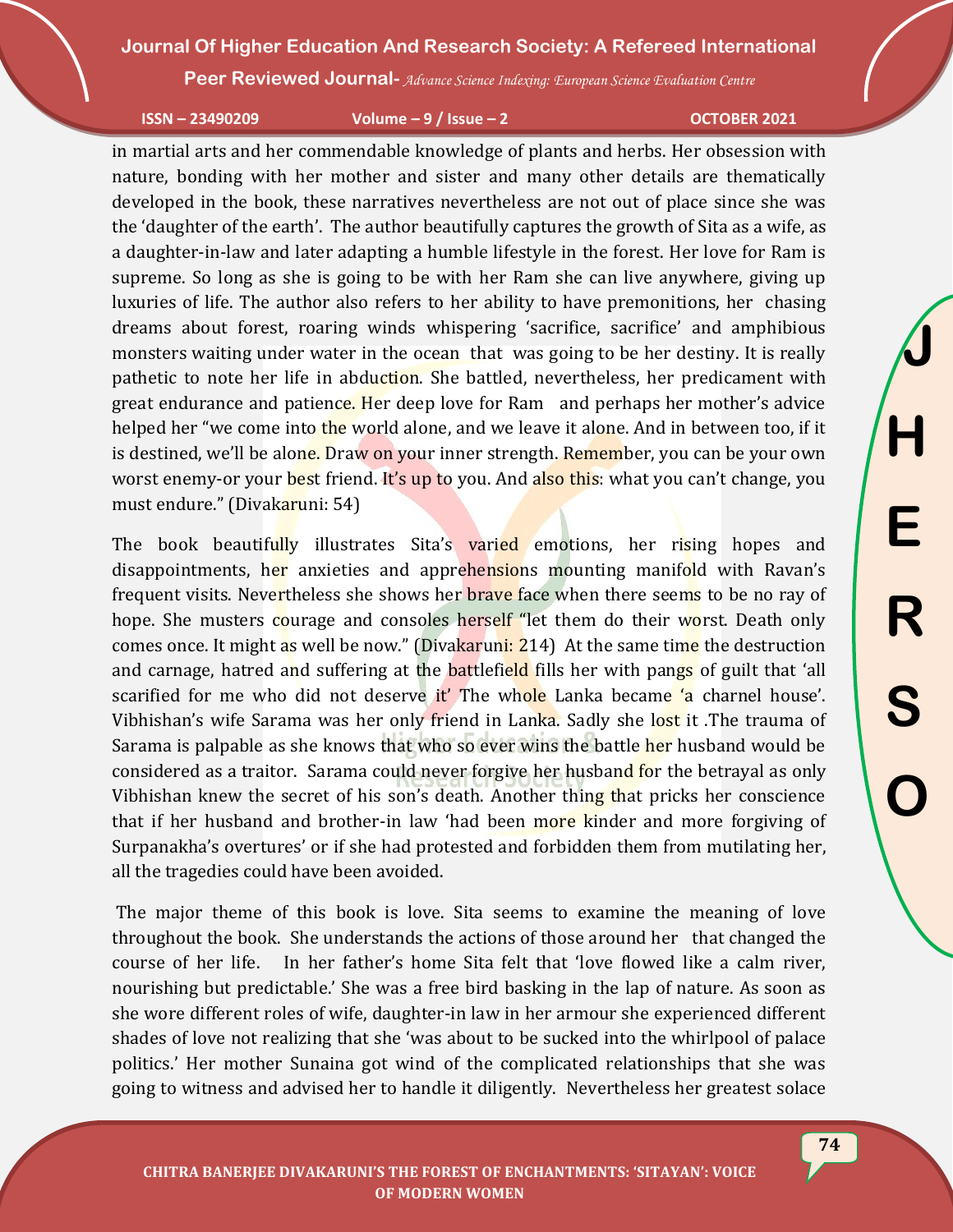**Peer Reviewed Journal-** *Advance Science Indexing: European Science Evaluation Centre*

**ISSN – 23490209 Volume – 9 / Issue – 2 OCTOBER 2021**

**J**

**H**

**E**

**R**

**S**

**O**

was that everyone adored Ram "what enchantment did my betrothed possess that made even enemies forget their ancient rivalries in their desire to make him happy?" (Divakaruni: 50) She also understood that it was her deep love for her husband that prepared her to face any kind of hardships that came in the forest. It was enriching to note that love and sorrow bind people together. The sudden realization for Urmila 'was this a woman's predicament, always to be pulled between conflicting loves?' was disheartening. She also witnessed that love could bring havoc in the lives of the people. It was his deep love for his Ram that king Dashratha collapsed after Ram's departure from Ayodhya. Or Kaikeyi's love for her son Bharat that made her life a living hell. Not to forget the deep love for Kaikeyi that her servant Manthara, 'the orchestrator of this entire disaster' went to the extent of making everyone's life miserable. For Sita love was powerful and everlasting. She, however, also experienced Bharata's love for her mother turning into hatred that compelled her to think that' love could be frail as well.' We also come across the unconditional love of Urmila and Mandodari for their respective husbands. After experiencing motherhood she realizes a new shade of love "the one relationship where you gave everything you had and then wished you had more to give." (Divakaruni: 332)

The author brings out the theme of tragic love story of Ram and Sita. Love is dynamic and it's ever changing. It is powerful but at the same time it makes her fragile and helpless. She did nothing wrong. She, however, could never articulate against injustice. Her love for Ram was 'Unfathomable. Astonishing. Measureless' and therefore she could forgive him easily. Nevertheless at the end when she is asked to do agni pariksha the author questions Ram on behalf of Sita for not balancing his roles of king and husband. She addresses Ram "Did you act justly when you sent me away to the forest, knowing I was innocent of what gossip-mongers whispered?---Where you compassionate, the way a king is meant to be, when you banished me without telling me what you were about to do, without allowing me to defend myself or choose my destiny? Were you fair to your unborn children when you sentenced them to a life of hardship, perhaps even death, in the wilderness?" (Divakaruni: 356) For the first time in her life she disagrees with her husband that the private life need not be sacrificed for the sake of public one. She offers a final advice for her children to "balance duty with love.' Ram's penance "Forgive me, dearest. No matter what I did, no matter what I prioritized, through everything, I've always loved you" (Divakaruni: 358) shows his deep love for her.

Chitra Banerjee Divakaruni's flair for chiseling out new dimensions to the mythical women and their agonizing experiences in male dominated society finds its exceptionally accomplished expression in her latest work. The book raises some relevant questions